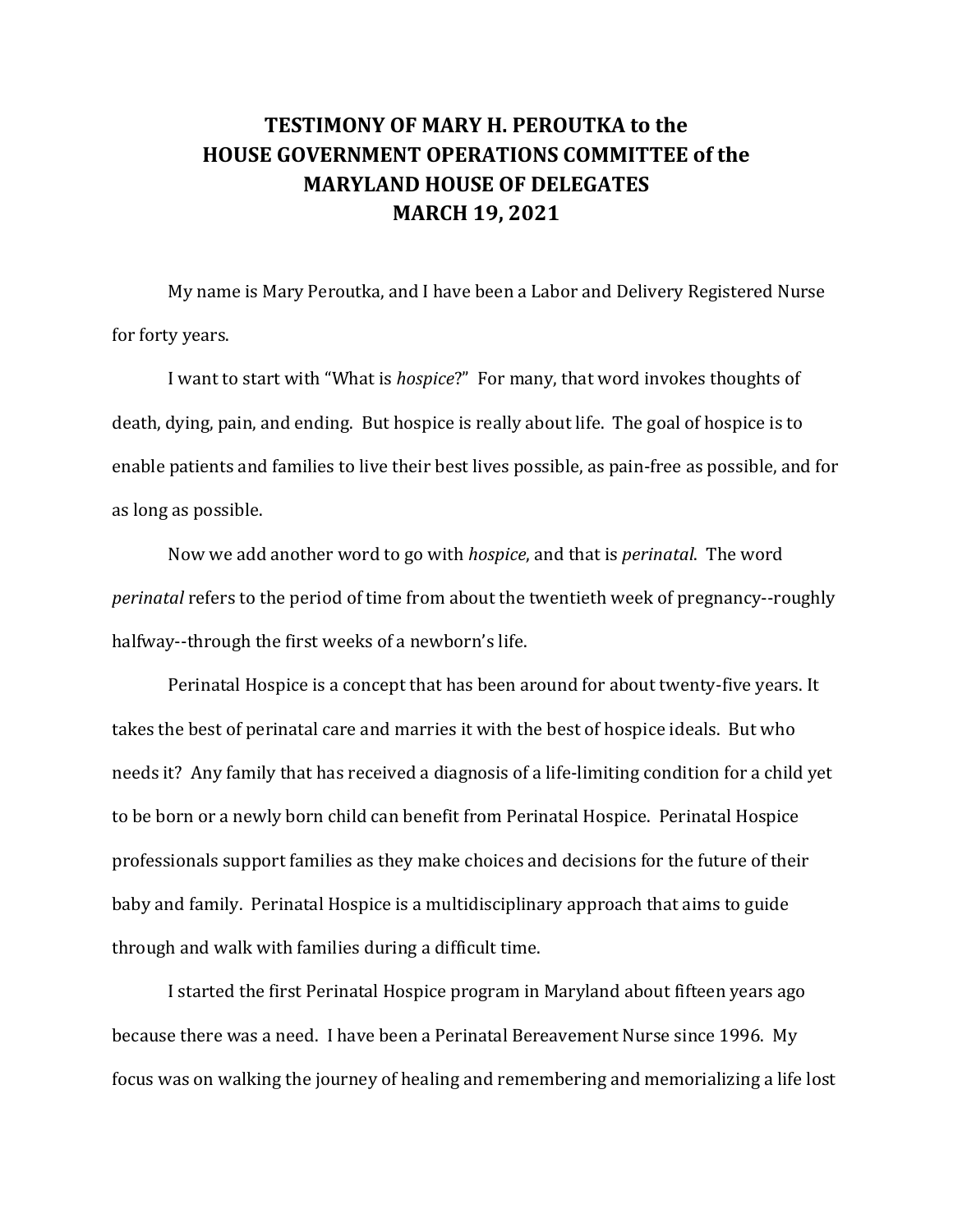too soon to miscarriage, stillbirth, or newborn death. One day, I was asked to support a family who knew their baby would die soon after birth, but wanted as much time as possible with their baby. As I said, Perinatal Hospice is about life. It is about cherishing each moment, it is about doing all of the things you planned to do with your baby, and doing it now, not later.

As Megan, the mother of this family told me, "We celebrated every day she was with us. We embraced every moment. Things I would not normally do while pregnant, I did with Rosie [her unborn daughter]. We went skiing, roller skating, went down water slides, to name a few things. I took pictures all of the time of our entire family and made a note that we were a family of five. We spoke to Rosie every chance we could get and I made sure to enjoy every kick and movement. I spoke about her often as she was here and living."

Perinatal Hospice is about celebrating life for as long as it is present, creating memories that will last a lifetime, and setting parents on a journey to healing grief and loss. Because there is no shortcut through grief.

When an anomaly or life-limiting condition is discovered during testing or ultrasonography, we are reminded that our ability to diagnose surpasses our ability to treat or cure. Please remember that not giving patients options is not giving them a choice. Families for whom termination is not the right choice deserve the same supportive information and referral to care. It allows the family the time to decide just what is most important for the short time they will have with this new family member. Families who choose Perinatal Hospice choose a love story, not a tragic journey.

2